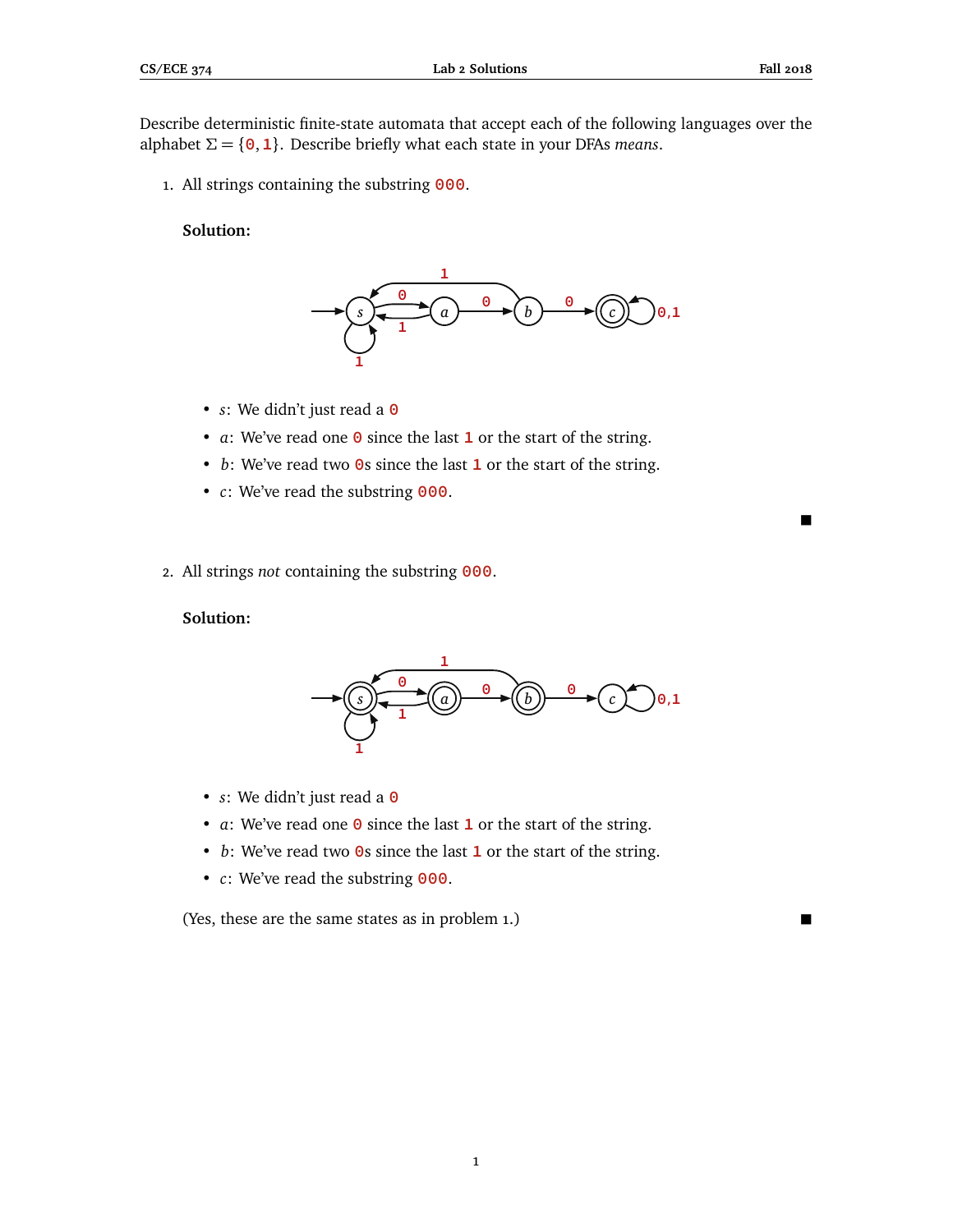$\blacksquare$ 

3. All strings in which every run of **0**s has length at least 3.

## **Solution:**



- *s*: We did not just read a **0**
- *a*: We've read one **0** since the last **1** or the start of the string.
- *b*: We've read two **0**s since the last **1** or the start of the string.
- *c*: We've read at least three **0**s since the last **1** or the start of the string.
- *d*: We've read the substring **01** or **001**; reject.
- 4. All strings in which no substring **000** appears before a **1**. (Equivalently: All strings in which every substring **000** appears after every **1**.)

**Solution:** A string is in this language if and only if it does not contain the substring **0001**.



- *s*: We did not just read a **0**
- *a*: We've read one **0** since the last **1** or the start of the string.
- *b*: We've read two **0**s since the last **1** or the start of the string.
- *c*: We've read at least three **0**s since the last **1** or the start of the string
- *d*: We've read the substring **0001**; reject.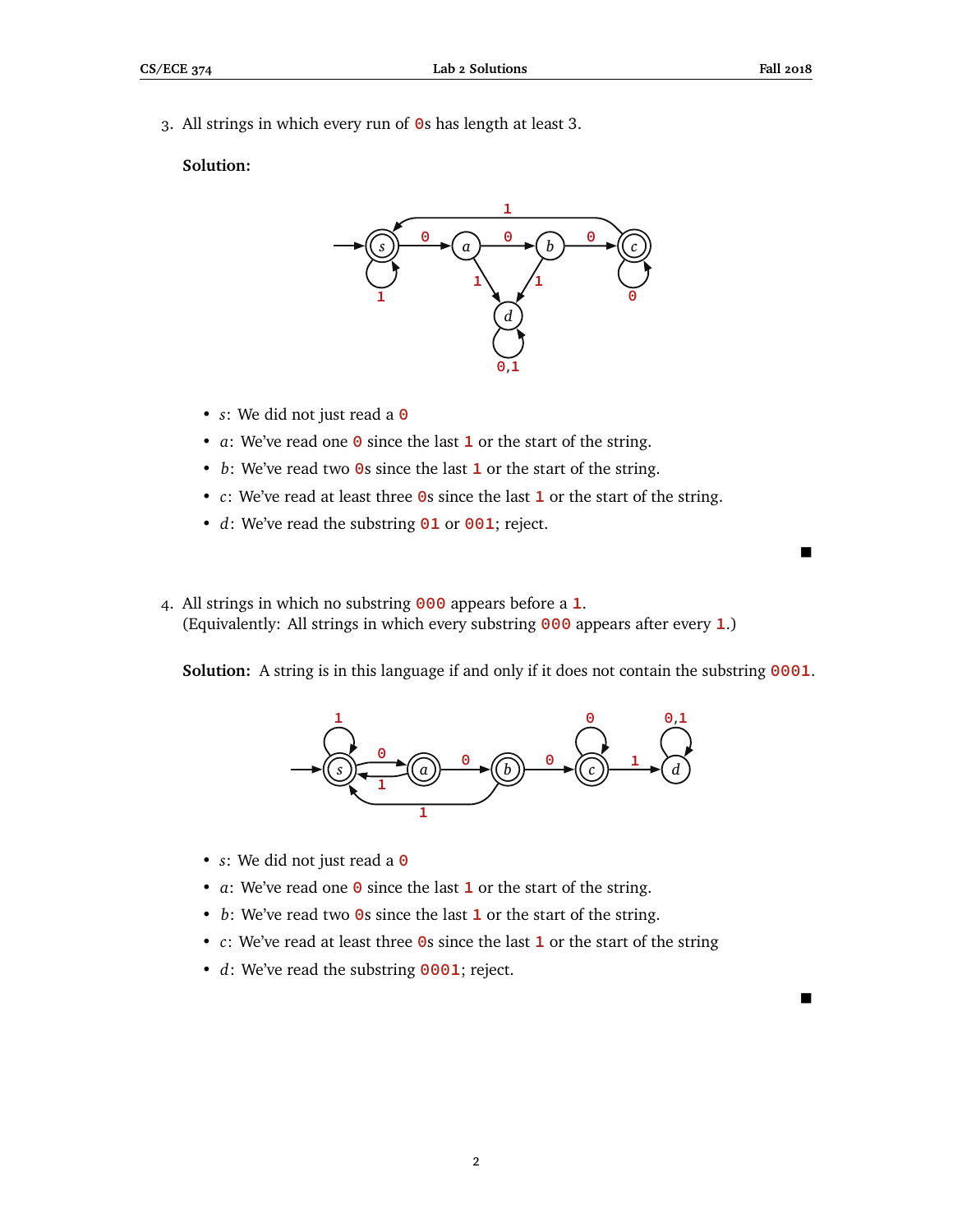$\blacksquare$ 

5. All strings containing at least three **0**s.

# **Solution:**



- *s*: We've read no **0**s.
- *a*: We've read one **0**.
- *b*: We've read two **0**s.
- *c*: We've read at least three **0**s; accept.
- 6. Every string except **000**. *[Hint: Don't try to be clever.]*

# **Solution:**



- *s*: We haven't read anything yet
- *a*: Input so far is **0**.
- *b*: Input so far is **00**.
- *c*: Input so far is **000**.
- *d*: Input is not **000**; accept.

3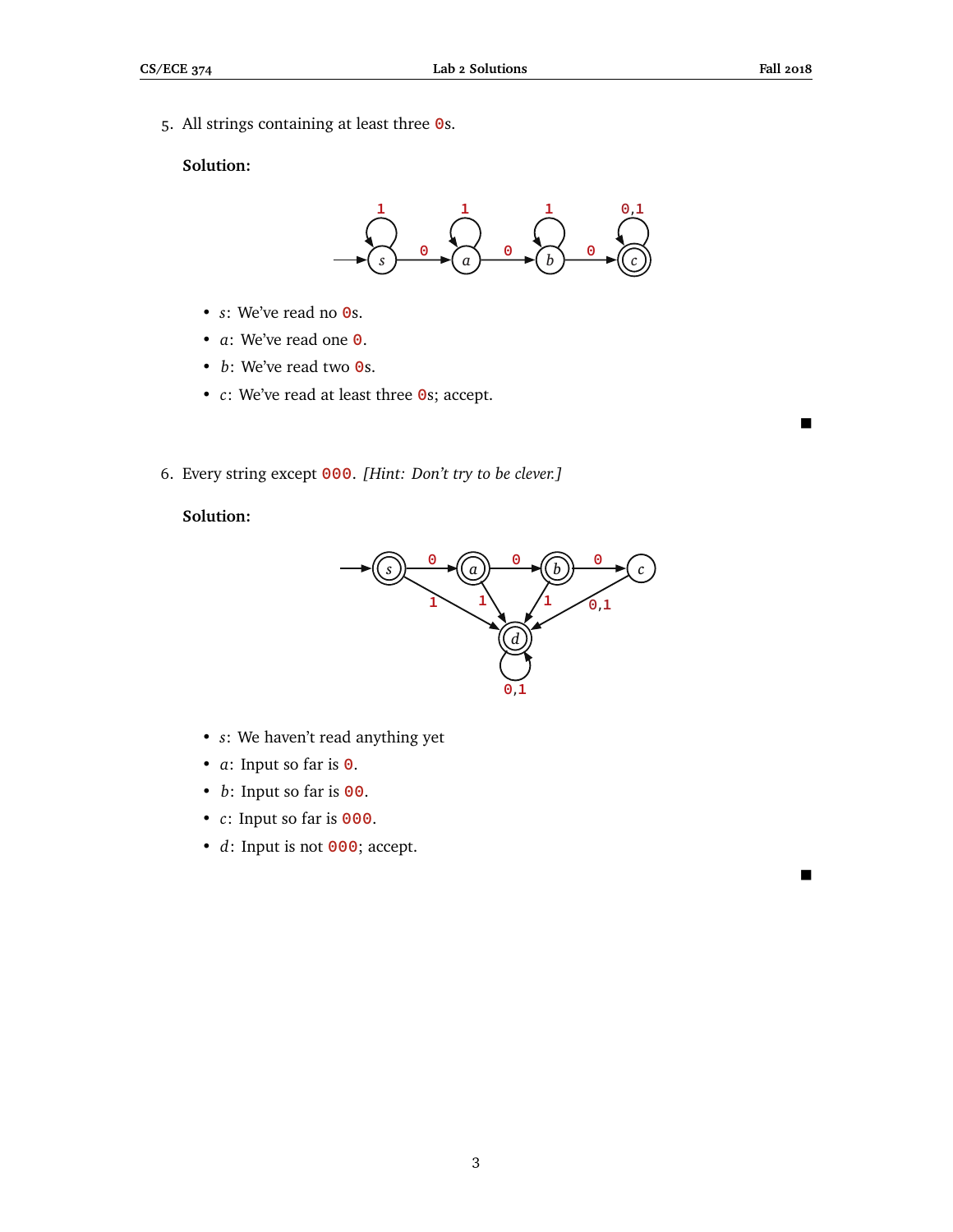## **Work on these later:**

7. All strings *w* such that *in every prefix of w*, the number of **0**s and **1**s differ by at most 1.

**Solution:** This is the same as the set of strings that alternate between **0**s and **1**s.



- *s*: We haven't read anything yet
- *a*: Input so far is an alternating string ending in **0**.
- *b*: Input so far is an alternating string ending in **1**.
- *c*: We've seen the substring **00** or **11**; reject.
- 8. All strings containing at least two **0**s and at least one **1**.

## **Solution:**



Each state is labeled with a pair of integers. The first integer indicates the number of **0**s read so far (up to 2), and the second indicates the number of **1**s read so far (up to 1).  $\blacksquare$